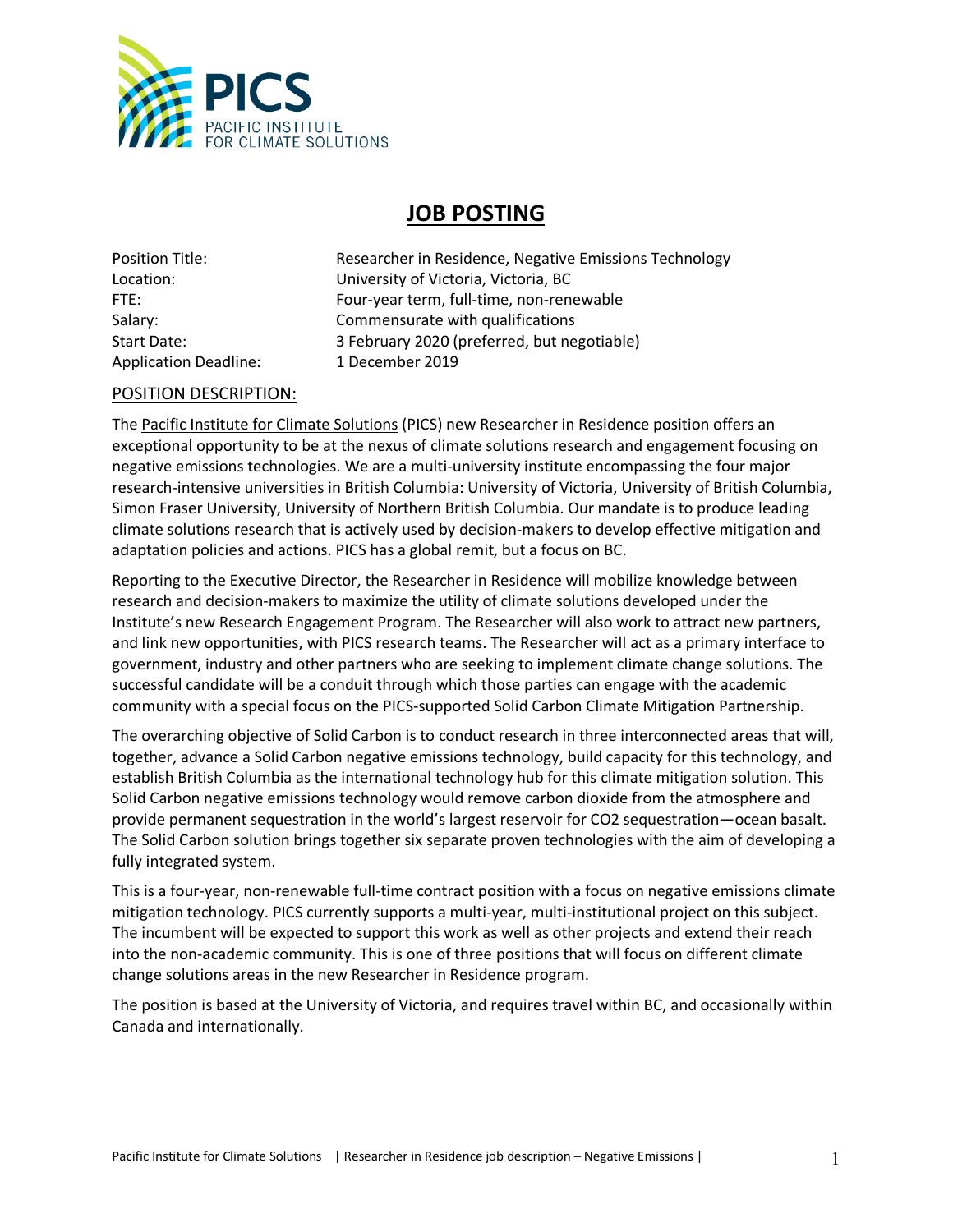

## SPECIFIC DUTIES:

- Facilitate and establish strong engagement between climate solution decision-makers and the research community.
- Lead the development of publishable survey or synthesis reports related to the negative emissions technology that will serve the broader academic community.
- Become the go-to person on climate solutions in negative emissions technologies so that external partners can rely on PICS to provide relevant information when needed or provide a link to experts who can provide such information.
- Work proactively with the PICS and UVic communications teams to create original content and pull content from researchers to communicate the latest thinking about negative emissions to a broad audience.
- Work with event managers to develop a suite of interactive and dynamic seminars and meetings that will engage researchers and partners with relevant and challenging ideas.
- Participate in relevant workshops, conferences, industry organizations, standards councils, government solicitations etc. relevant to the negative emissions technology. Provide briefing to researchers and partners.
- Assist in hiring and mentoring additional PICS Researchers in Residence for other Theme Partnership topics.
- Assist with the management of PICS research and student engagement programs.
- Prepare and deliver public-facing talks, seminars and workshops etc. to maximize impact of research results.

## QUALIFICATIONS:

- PhD or Master's Degree in a field that could advance climate change mitigation using negative emissions technology.
- Skilled in the application of a systems engineering approach.
- Experience working at the interface between science and engineering.
- Dynamic, people and results-oriented with a passion for implementing climate change solutions.
- Ability to communicate complex technology to broad audiences.
- Demonstrated leadership and project management skills.
- Knowledge of ocean technology and/or renewable energy expertise an asset.
- Ability to initiate and execute plans to ensure smooth financial operations of research activities within multi-partner projects.